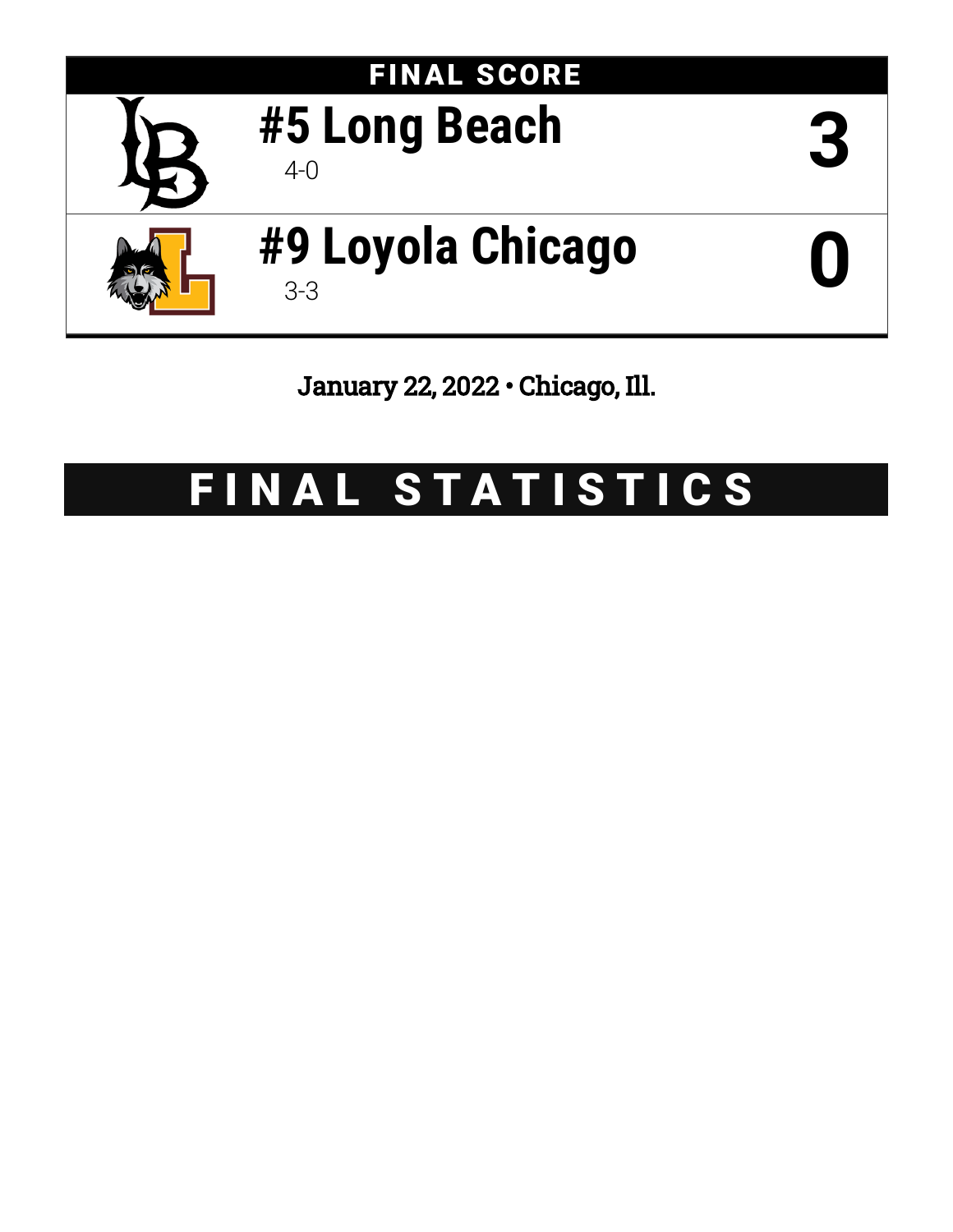## **Official Volleyball Box Score (Final) Long Beach vs Loyola Chicago January 22, 2022 at Chicago, Ill.**



### **#5 Long Beach (4-0) -- 3**

|    | $\pi$ <sup>2</sup> LUIIY DEAUII (4-0) -- 9 |        |    |             |               |            |                 |                |           |                |            |           |                |           |            |            |
|----|--------------------------------------------|--------|----|-------------|---------------|------------|-----------------|----------------|-----------|----------------|------------|-----------|----------------|-----------|------------|------------|
|    |                                            |        |    |             | <b>Attack</b> |            |                 | <b>Serve</b>   |           |                |            |           | <b>Block</b>   |           |            |            |
| ## | Long Beach                                 | s      | ĸ  | Е           | TA            | <b>Pct</b> | Astl            | <b>SA</b>      | <b>SE</b> | <b>RE</b>      | <b>Dig</b> | <b>BS</b> | <b>BA</b>      | <b>BE</b> | <b>BHE</b> | <b>Pts</b> |
| 23 | Nikolov.Alex                               | 3      | 12 | 3           | 21            | .429       | 0               |                | 6         |                | 5          | 0         | 0              | 0         | 0          | 13.0       |
| 12 | Godbold, Clarke                            | 3      | 11 | 2           | 19            | .474       | $\overline{0}$  | 0              | C         | 0              | 6          | $\Omega$  | 4              | 0         | 0          | 13.0       |
| 31 | Olivier, Spencer                           |        |    |             | 15            | .533       |                 |                |           | 2              |            |           |                | 0         |            | 9.5        |
|    | Holdaway, Shane                            | 3      | 6  | 0           | 8             | .750       | $\overline{0}$  |                | 2         | 0              |            |           | 3              |           | 0          | 9.5        |
| 11 | Torwie, Simon                              | ົ      |    | $\mathbf 0$ | 5             | .600       | $\overline{0}$  |                |           | 0              |            | $\Omega$  | $\mathfrak{p}$ | 0         | 0          | 5.0        |
| 5  | Knipe, Aidan                               | 3      |    | $\Omega$    | 0             | .000       | 35              | 0              | 0         |                | 5          | $\Omega$  | 0              | 0         | 0          | 0.0        |
| 3  | Briggs, Mason                              | 3      |    | $\Omega$    | 0             | .000       | 3               | 0              | 0         |                |            | $\Omega$  | 0              | 0         | 0          | 0.0        |
| 9  | Harlan, Nathan                             | C      | 0  | $\Omega$    | $\Omega$      | .000       | $\overline{0}$  | 0              | 0         | $\mathbf{0}$   | 0          | $\Omega$  | 0              | 0         | 0          | 0.0        |
| 27 | Sanborn, Calvin                            | ◠<br>∠ |    | $\mathbf 0$ | 0             | .000       | $\overline{0}$  | $\mathfrak{p}$ | 0         | 0              |            |           | 0              | 0         | 0          | 2.0        |
|    | Totals                                     | 3      | 41 | 6           | 68            | .515       | 39 <sup>°</sup> | 5              | 12        | 5 <sup>1</sup> | 25         |           | 10             |           | 0          | 52         |

## **TOTAL TEAM BLOCKS: 6.0 SIDEOUT PCT: 77.6% POINT SCORING PCT: 41.1%**

| <b>Team Attack By Set</b> |  |    | <b>GAME SCORES</b> |                    |    |    | Records: |       |
|---------------------------|--|----|--------------------|--------------------|----|----|----------|-------|
| Set                       |  | TA | Pct                | Long Beach (3)     | 25 | 25 | 25       | 4-0   |
|                           |  | 20 | .650               | Loyola Chicago (0) |    |    | 22       | $3-3$ |
| ົ<br>▵                    |  | 23 | .565               |                    |    |    |          |       |
| ົ                         |  | 25 | .360               |                    |    |    |          |       |

#### **#9 Loyola Chicago (3-3) -- 0**

|    | י -- <i>נ</i> טיטן טאַמערווט גערער די |                |    |    |               |         |                 |                |                |                |                 |    |              |                |                |      |
|----|---------------------------------------|----------------|----|----|---------------|---------|-----------------|----------------|----------------|----------------|-----------------|----|--------------|----------------|----------------|------|
|    |                                       |                |    |    | <b>Attack</b> |         |                 | <b>Serve</b>   |                |                |                 |    | <b>Block</b> |                |                |      |
| ## | Loyola Chicago                        | s              | κ  | Е  | TA            | Pct     | Ast             | <b>SA</b>      | <b>SE</b>      | <b>RE</b>      | Dig             | BS | <b>BA</b>    | <b>BE</b>      | <b>BHE</b>     | Pts  |
| 28 | Brooks, Colton                        | 3              | 8  | 6  | 18            | .111    |                 |                | 3              | 2              | 2               |    |              |                | 0              | 9.0  |
| 14 | Van Buren, Parker                     | 3              |    | 5  | 25            | .080    | 0 <sub>1</sub>  | 0              | 0              | 0              | 5               |    | $\mathbf 0$  | 0              | 0              | 7.0  |
| 6  | Lyons, Andrew                         | 3              | 6  |    | 10            | .500    | 0 <sub>1</sub>  | 2              | 2              | 0              | 0               |    | 0            |                | 0              | 8.0  |
| 10 | Payne, Henry                          | 3              | 6  | 4  | 17            | .118    | C               | $\mathfrak{p}$ | 5              | C              | 4               |    |              |                | $\mathbf{0}$   | 8.5  |
| 18 | Meinhart, Jimmy                       |                | 3  |    | 4             | .750    | 0               | $\Omega$       |                |                |                 | 0  | $\Omega$     |                | 0              | 3.0  |
| 3  | Montplaisir, Ben                      |                |    |    |               | 1.000   | $\overline{0}$  | 0              | $\overline{0}$ | 0              | $\overline{0}$  |    |              | 0              | 0              | 1.5  |
| 19 | Mangun, Dan                           | 3              |    |    | 2             | .000    | 8               | $\Omega$       | 0              | 0              |                 | U  |              | 0              | 0              | 1.5  |
| 13 | Zolg, Garrett                         | $\overline{2}$ |    |    | 4             | $-.250$ | 18 <sup>1</sup> | 0              | $\Omega$       | 0              | 2 <sub>1</sub>  | 0  | $\mathbf 0$  | 0              | $\overline{0}$ | 0.0  |
| 8  | Yentz, Jack                           | 3              |    |    |               | .000    | 0               | $\Omega$       | 0              |                | 2               |    | $\Omega$     | 0              | 0              | 0.0  |
| 12 | Oakley, Matt                          | 3 <sup>1</sup> | 0  |    | $\Omega$      | .000    |                 | 0              | $\mathbf{0}$   | $\mathbf{0}$   | 3 <sup>1</sup>  | 0  | $\Omega$     | $\mathbf{0}$   | 0              | 0.0  |
|    | Totals                                | 3              | 32 | 18 | 81            | .173    | 30              | 5              | 10             | 5 <sub>1</sub> | 20 <sub>1</sub> |    | 3            | $\overline{2}$ | 0              | 38.5 |

#### **TOTAL TEAM BLOCKS: 1.5 SIDEOUT PCT: 58.9% POINT SCORING PCT: 22.4%**

#### **Team Attack By Set**

| Set            |    |     | TA | Pct  |
|----------------|----|-----|----|------|
| $\overline{1}$ | 8  | 6   | 25 | .080 |
| $\overline{2}$ | 12 | 6   | 30 | .200 |
| 3              | 12 | ี่ค | 26 | .231 |

#### Site: Gentile Arena (Chicago, Ill.) Date:1/22/2022 - Attendance: 706 - Time: 1:30 Referees: Joseph Gustafson; Patricia Rolf; Scott Prox; Phillip Coughlin;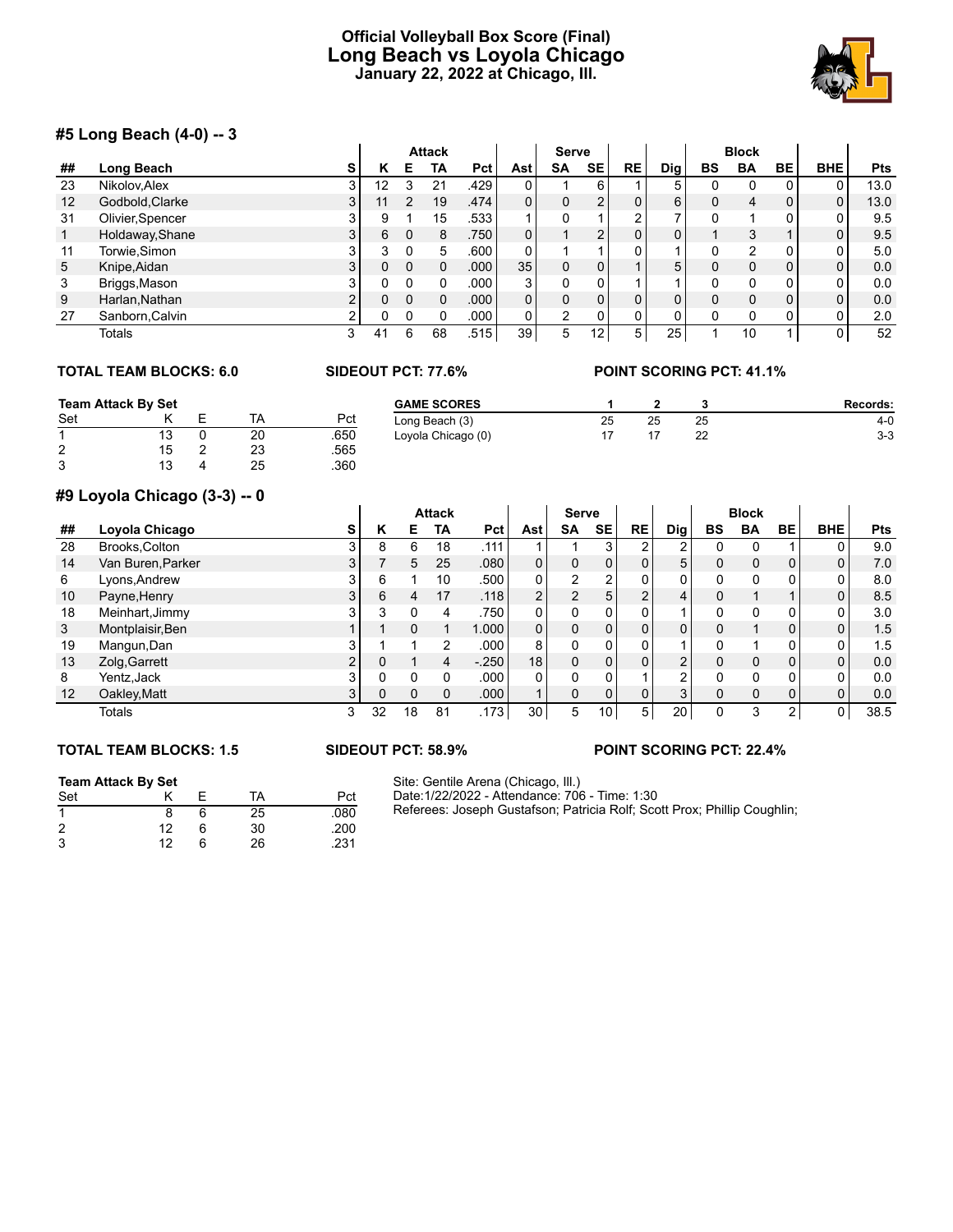#### **LBSU at Loyola Ramblers Play-by-Play Summary (1st set)**



# **#5 Long Beach vs #9 Loyola Chicago (1/22/2022 at Chicago, Ill.)**

| Score     | Plays: Set 1                                                                                                                             | Serve           | Point             |
|-----------|------------------------------------------------------------------------------------------------------------------------------------------|-----------------|-------------------|
|           | LUCMVB starters: Zolg, Garrett; Payne, Henry; Lyons, Andrew; Van Buren, Parker; Brooks, Colton;<br>Meinhart, Jimmy; libero Oakley, Matt. |                 |                   |
|           | LBSU starters: Nikolov, Alex; Torwie, Simon; Godbold, Clarke; Olivier, Spencer; Holdaway, Shane;<br>Knipe, Aidan; libero Briggs, Mason.  |                 |                   |
| $1 - 0$   | [Zolg, Garrett] Kill by Godbold, Clarke (from Knipe, Aidan).                                                                             | S:LUCMVB P:LBSU |                   |
| $2 - 0$   | [Nikolov, Alex] Kill by Nikolov, Alex (from Briggs, Mason).                                                                              | S:LBSU          | P:LBSU            |
| $3-0$     | [Nikolov, Alex] Kill by Nikolov, Alex (from Knipe, Aidan).                                                                               | S:LBSU          | P:LBSU            |
| $4-0$     | [Nikolov, Alex] Attack error by Van Buren, Parker (block by Torwie, Simon; Godbold, Clarke).                                             | S:LBSU          | P:LBSU            |
| $4 - 1$   | [Nikolov, Alex] Service error.                                                                                                           | S:LBSU          | P:LUCMVB          |
| $4 - 2$   | [Payne, Henry] Service ace (Knipe, Aidan).                                                                                               |                 | S:LUCMVB P:LUCMVB |
| $5-2$     | [Payne, Henry] Service error.                                                                                                            | S:LUCMVB P:LBSU |                   |
| $6 - 2$   | [Torwie, Simon] Attack error by Brooks, Colton.                                                                                          | S:LBSU          | P:LBSU            |
| $6 - 3$   | [Torwie, Simon] Bad set by Nikolov, Alex.                                                                                                | S:LBSU          | P:LUCMVB          |
| $6 - 4$   | [Lyons, Andrew] Service ace (Nikolov, Alex).                                                                                             |                 | S:LUCMVB P:LUCMVB |
| $7 - 4$   | [Lyons, Andrew] Service error.                                                                                                           | S:LUCMVB P:LBSU |                   |
| $7-5$     | [Godbold, Clarke] Kill by Meinhart, Jimmy (from Zolg, Garrett).                                                                          | S:LBSU          | P:LUCMVB          |
| $8-5$     | [Van Buren, Parker] Attack error by Payne, Henry.                                                                                        | S:LUCMVB P:LBSU |                   |
| $9-5$     | [Olivier, Spencer] Kill by Nikolov, Alex.                                                                                                | S:LBSU          | P:LBSU            |
| $9-6$     | [Olivier, Spencer] Kill by Brooks, Colton (from Zolg, Garrett).                                                                          | S:LBSU          | P:LUCMVB          |
| $10 - 6$  | [Brooks, Colton] Service error.                                                                                                          | S:LUCMVB P:LBSU |                   |
| $11 - 6$  | [Holdaway, Shane] Kill by Olivier, Spencer (from Knipe, Aidan).                                                                          | S:LBSU          | P:LBSU            |
| $11 - 7$  | [Holdaway, Shane] Kill by Brooks, Colton (from Zolg, Garrett).                                                                           | S:LBSU          | P:LUCMVB          |
| $12 - 7$  | [Meinhart, Jimmy] Kill by Torwie, Simon (from Knipe, Aidan).                                                                             | S:LUCMVB P:LBSU |                   |
| $12 - 8$  | [Knipe, Aidan] Kill by Brooks, Colton (from Zolg, Garrett).                                                                              | S:LBSU          | P:LUCMVB          |
| $13 - 8$  | [Zolg, Garrett] Kill by Nikolov, Alex (from Knipe, Aidan).                                                                               | S:LUCMVB P:LBSU |                   |
| $14 - 8$  | [Nikolov, Alex] Attack error by Zolg, Garrett.                                                                                           | S:LBSU          | P:LBSU            |
| $14-9$    | [Nikolov, Alex] Kill by Payne, Henry (from Zolg, Garrett).                                                                               | S:LBSU          | P:LUCMVB          |
| $14 - 10$ | [Payne, Henry] Service ace (Briggs, Mason).                                                                                              |                 | S:LUCMVB P:LUCMVB |
| $15 - 10$ | [Payne, Henry] Attack error by Brooks, Colton (block by Torwie, Simon; Godbold, Clarke).                                                 | S:LUCMVB P:LBSU |                   |
|           | Timeout (Media).                                                                                                                         | S:LBSU          |                   |
| $15 - 11$ | [Torwie, Simon] Kill by Van Buren, Parker (from Zolg, Garrett).                                                                          | S:LBSU          | P:LUCMVB          |
| $16 - 11$ | [Lyons, Andrew] Kill by Olivier, Spencer (from Briggs, Mason).                                                                           | S:LUCMVB P:LBSU |                   |
| $17 - 11$ | [Godbold, Clarke] Attack error by Van Buren, Parker.                                                                                     | S:LBSU          | P:LBSU            |
|           | Timeout Loyola Chicago.                                                                                                                  | S:LBSU          |                   |
| $17 - 12$ | [Godbold, Clarke] Service error.                                                                                                         | S:LBSU          | P:LUCMVB          |
| $18 - 12$ | [Van Buren, Parker] Kill by Godbold, Clarke (from Knipe, Aidan).                                                                         | S:LUCMVB P:LBSU |                   |
| 19-12     | [Olivier, Spencer] Kill by Holdaway, Shane (from Knipe, Aidan).                                                                          | S:LBSU          | P:LBSU            |
| $20 - 12$ | [Olivier, Spencer] Bad set by Zolg, Garrett.                                                                                             | S:LBSU          | P:LBSU            |
|           | Timeout Loyola Chicago.                                                                                                                  | S:LBSU          |                   |
| $20 - 13$ | [Olivier, Spencer] Service error.                                                                                                        | S:LBSU          | P:LUCMVB          |
| $21 - 13$ | [Brooks, Colton] Kill by Holdaway, Shane (from Knipe, Aidan).                                                                            | S:LUCMVB P:LBSU |                   |
| $21 - 14$ | [Holdaway, Shane] Service error.                                                                                                         | S:LBSU          | P:LUCMVB          |
|           | LUCMVB subs: Mangun, Dan; Meinhart, Jimmy.                                                                                               |                 |                   |
| $21 - 15$ | [Mangun, Dan] Kill by Payne, Henry.                                                                                                      |                 | S:LUCMVB P:LUCMVB |
| $22 - 15$ | [Mangun, Dan] Kill by Godbold, Clarke (from Knipe, Aidan).                                                                               | S:LUCMVB P:LBSU |                   |
|           | LBSU subs: Harlan, Nathan; Knipe, Aidan.                                                                                                 |                 |                   |
| $22 - 16$ | [Harlan, Nathan] Kill by Lyons, Andrew (from Zolg, Garrett).                                                                             | S:LBSU          | P:LUCMVB          |
|           | LBSU subs: Knipe, Aidan; Harlan, Nathan.                                                                                                 |                 |                   |
| 23-16     | [Zolg, Garrett] Kill by Godbold, Clarke (from Briggs, Mason).                                                                            | S:LUCMVB P:LBSU |                   |
| 24-16     | [Nikolov, Alex] Service ace (Brooks, Colton).                                                                                            | S:LBSU          | P:LBSU            |
| $24 - 17$ | [Nikolov, Alex] Service error.                                                                                                           | S:LBSU          | P:LUCMVB          |
| $25 - 17$ | [Payne, Henry] Service error.                                                                                                            | S:LUCMVB P:LBSU |                   |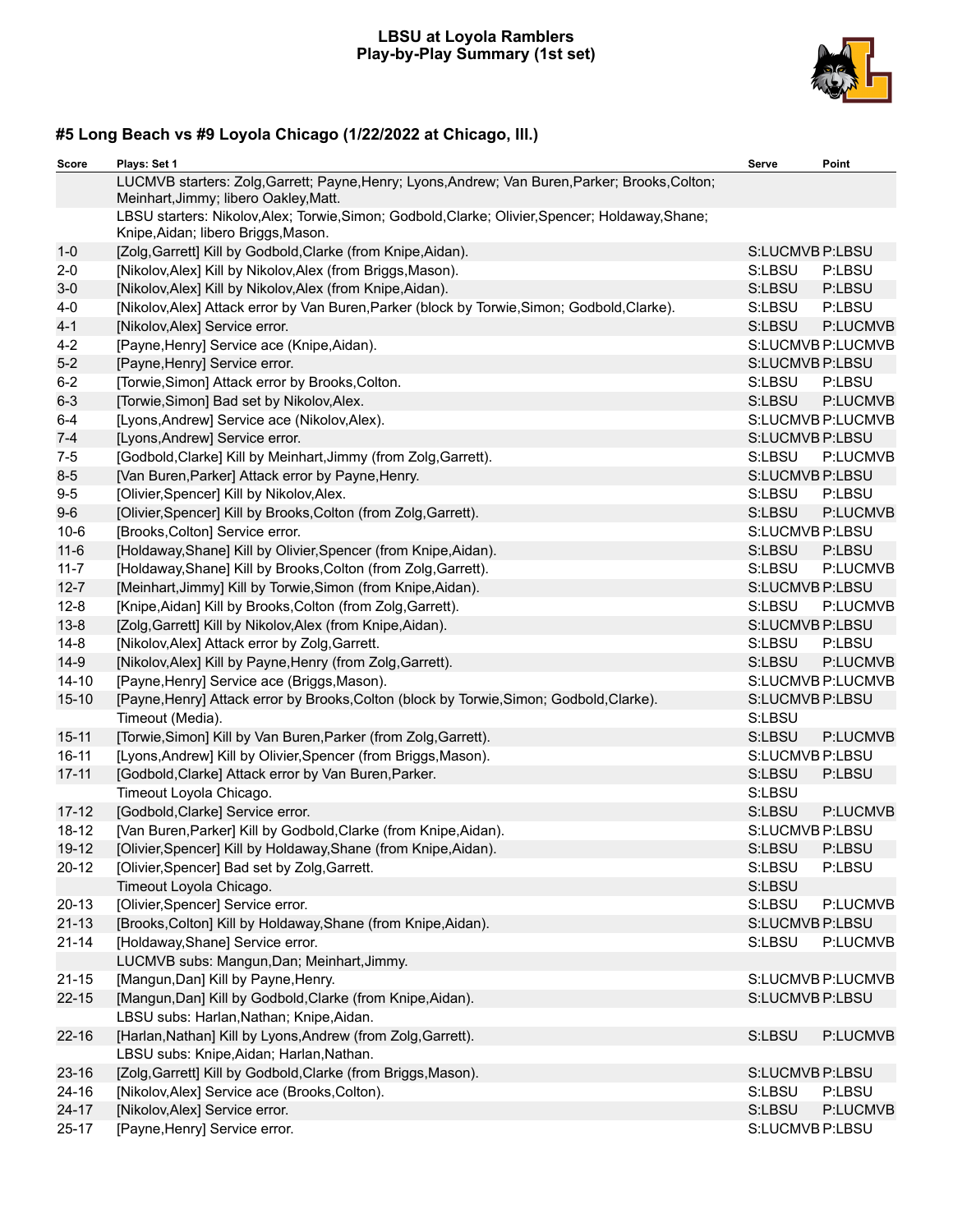## **LBSU at Loyola Ramblers Play-by-Play Summary (2nd set)**



# **#5 Long Beach vs #9 Loyola Chicago (1/22/2022 at Chicago, Ill.)**

| <b>Score</b> | Plays: Set 2                                                                                                                            | Serve           | Point             |
|--------------|-----------------------------------------------------------------------------------------------------------------------------------------|-----------------|-------------------|
|              | LUCMVB starters: Meinhart, Jimmy; Lyons, Andrew; Payne, Henry; Brooks, Colton; Zolg, Garrett; Van<br>Buren, Parker; libero Yentz, Jack. |                 |                   |
|              | LBSU starters: Nikolov, Alex; Torwie, Simon; Godbold, Clarke; Holdaway, Shane; Olivier, Spencer;<br>Knipe, Aidan; libero Briggs, Mason. |                 |                   |
| $0 - 1$      | [Knipe, Aidan] Kill by Lyons, Andrew (from Zolg, Garrett).                                                                              | S:LBSU          | P:LUCMVB          |
| $1 - 1$      | [Payne, Henry] Attack error by Brooks, Colton.                                                                                          | S:LUCMVB P:LBSU |                   |
| $2 - 1$      | [Nikolov, Alex] Kill by Torwie, Simon.                                                                                                  | S:LBSU          | P:LBSU            |
| $2 - 2$      | [Nikolov, Alex] Service error.                                                                                                          | S:LBSU          | P:LUCMVB          |
| $3-2$        | [Lyons, Andrew] Kill by Olivier, Spencer (from Knipe, Aidan).                                                                           | S:LUCMVB P:LBSU |                   |
| $3 - 3$      | [Torwie, Simon] Kill by Van Buren, Parker (from Zolg, Garrett).                                                                         | S:LBSU          | P:LUCMVB          |
| $4 - 3$      | [Van Buren, Parker] Kill by Holdaway, Shane (from Knipe, Aidan).                                                                        | S:LUCMVB P:LBSU |                   |
| $5-3$        | [Godbold, Clarke] Attack error by Payne, Henry.                                                                                         | S:LBSU          | P:LBSU            |
| $5-4$        | [Godbold, Clarke] Kill by Meinhart, Jimmy (from Zolg, Garrett).                                                                         | S:LBSU          | P:LUCMVB          |
| $6 - 4$      | [Brooks, Colton] Kill by Holdaway, Shane (from Knipe, Aidan).                                                                           | S:LUCMVB P:LBSU |                   |
| $7 - 4$      | [Briggs, Mason] Kill by Olivier, Spencer (from Knipe, Aidan).                                                                           | S:LBSU          | P:LBSU            |
| $7-5$        | [Olivier, Spencer] Kill by Brooks, Colton (from Zolg, Garrett).                                                                         | S:LBSU          | P:LUCMVB          |
| $7-6$        | [Meinhart, Jimmy] Kill by Payne, Henry (from Brooks, Colton).                                                                           |                 | S:LUCMVB P:LUCMVB |
| $8-6$        | [Meinhart, Jimmy] Kill by Nikolov, Alex (from Knipe, Aidan).                                                                            | S:LUCMVB P:LBSU |                   |
| $9-6$        | [Holdaway, Shane] Kill by Godbold, Clarke (from Knipe, Aidan).                                                                          | S:LBSU          | P:LBSU            |
| $9 - 7$      | [Holdaway, Shane] Kill by Brooks, Colton (from Zolg, Garrett).                                                                          | S:LBSU          | P:LUCMVB          |
| $10 - 7$     | [Zolg, Garrett] Kill by Nikolov, Alex (from Knipe, Aidan).                                                                              | S:LUCMVB P:LBSU |                   |
| $10 - 8$     | [Knipe, Aidan] Kill by Lyons, Andrew (from Zolg, Garrett).                                                                              | S:LBSU          | P:LUCMVB          |
| $11 - 8$     | [Payne, Henry] Kill by Nikolov, Alex (from Knipe, Aidan).                                                                               | S:LUCMVB P:LBSU |                   |
| $11-9$       | [Nikolov, Alex] Service error.                                                                                                          | S:LBSU          | P:LUCMVB          |
| $12-9$       | [Lyons, Andrew] Kill by Olivier, Spencer (from Knipe, Aidan).                                                                           | S:LUCMVB P:LBSU |                   |
| $13-9$       | [Torwie, Simon] Attack error by Payne, Henry (block by Holdaway, Shane).                                                                | S:LBSU          | P:LBSU            |
| $14-9$       | [Torwie, Simon] Kill by Nikolov, Alex (from Knipe, Aidan).                                                                              | S:LBSU          | P:LBSU            |
|              | Timeout Loyola Chicago.                                                                                                                 | S:LBSU          |                   |
|              | Timeout (Media).                                                                                                                        | S:LBSU          |                   |
| $14 - 10$    | [Torwie, Simon] Service error.                                                                                                          | S:LBSU          | P:LUCMVB          |
| $15 - 10$    | [Van Buren, Parker] Kill by Olivier, Spencer (from Knipe, Aidan).                                                                       | S:LUCMVB P:LBSU |                   |
| $15 - 11$    | [Godbold, Clarke] Kill by Van Buren, Parker (from Zolg, Garrett), block error by Holdaway, Shane.                                       | S:LBSU          | P:LUCMVB          |
| $15 - 12$    | [Brooks, Colton] Attack error by Godbold, Clarke.                                                                                       |                 | S:LUCMVB P:LUCMVB |
| $16 - 12$    | [Brooks, Colton] Service error.                                                                                                         | S:LUCMVB P:LBSU |                   |
| $16 - 13$    | [Olivier, Spencer] Kill by Payne, Henry (from Zolg, Garrett).                                                                           | S:LBSU          | P:LUCMVB          |
| $17 - 13$    | [Meinhart, Jimmy] Kill by Nikolov, Alex (from Knipe, Aidan).                                                                            | S:LUCMVB P:LBSU |                   |
|              | LBSU subs: Sanborn, Calvin; Holdaway, Shane.                                                                                            |                 |                   |
| 18-13        | [Sanborn, Calvin] Service ace (Payne, Henry).                                                                                           | S:LBSU          | P:LBSU            |
|              | Timeout Loyola Chicago.                                                                                                                 | S:LBSU          |                   |
| 19-13        | [Sanborn, Calvin] Service ace (Payne, Henry).                                                                                           | S:LBSU          | P:LBSU            |
| 19-14        | [Sanborn, Calvin] Kill by Lyons, Andrew (from Zolg, Garrett).                                                                           | S:LBSU          | P:LUCMVB          |
|              | LBSU subs: Holdaway, Shane; Sanborn, Calvin.                                                                                            |                 |                   |
| $20 - 14$    | [Zolg, Garrett] Kill by Nikolov, Alex (from Knipe, Aidan).                                                                              | S:LUCMVB P:LBSU |                   |
|              | LBSU subs: Harlan, Nathan; Knipe, Aidan.                                                                                                |                 |                   |
| $20 - 15$    | [Harlan, Nathan] Kill by Lyons, Andrew (from Zolg, Garrett).                                                                            | S:LBSU          | P:LUCMVB          |
|              | LBSU subs: Knipe, Aidan; Harlan, Nathan.                                                                                                |                 |                   |
| $21 - 15$    | [Payne, Henry] Service error.                                                                                                           | S:LUCMVB P:LBSU |                   |
| $21 - 16$    | [Nikolov, Alex] Kill by Brooks, Colton (from Zolg, Garrett).                                                                            | S:LBSU          | P:LUCMVB          |
|              | LUCMVB subs: Mangun, Dan; Lyons, Andrew.                                                                                                |                 |                   |
| $22 - 16$    | [Mangun, Dan] Kill by Godbold, Clarke (from Knipe, Aidan).                                                                              | S:LUCMVB P:LBSU |                   |
| $23 - 16$    | [Torwie, Simon] Attack error by Van Buren, Parker.                                                                                      | S:LBSU          | P:LBSU            |
| $23 - 17$    | [Torwie, Simon] Attack error by Olivier, Spencer.                                                                                       | S:LBSU          | P:LUCMVB          |
| $24 - 17$    | [Van Buren, Parker] Attack error by Brooks, Colton.                                                                                     | S:LUCMVB P:LBSU |                   |
| $25 - 17$    | [Godbold, Clarke] Attack error by Brooks, Colton.                                                                                       | S:LBSU          | P:LBSU            |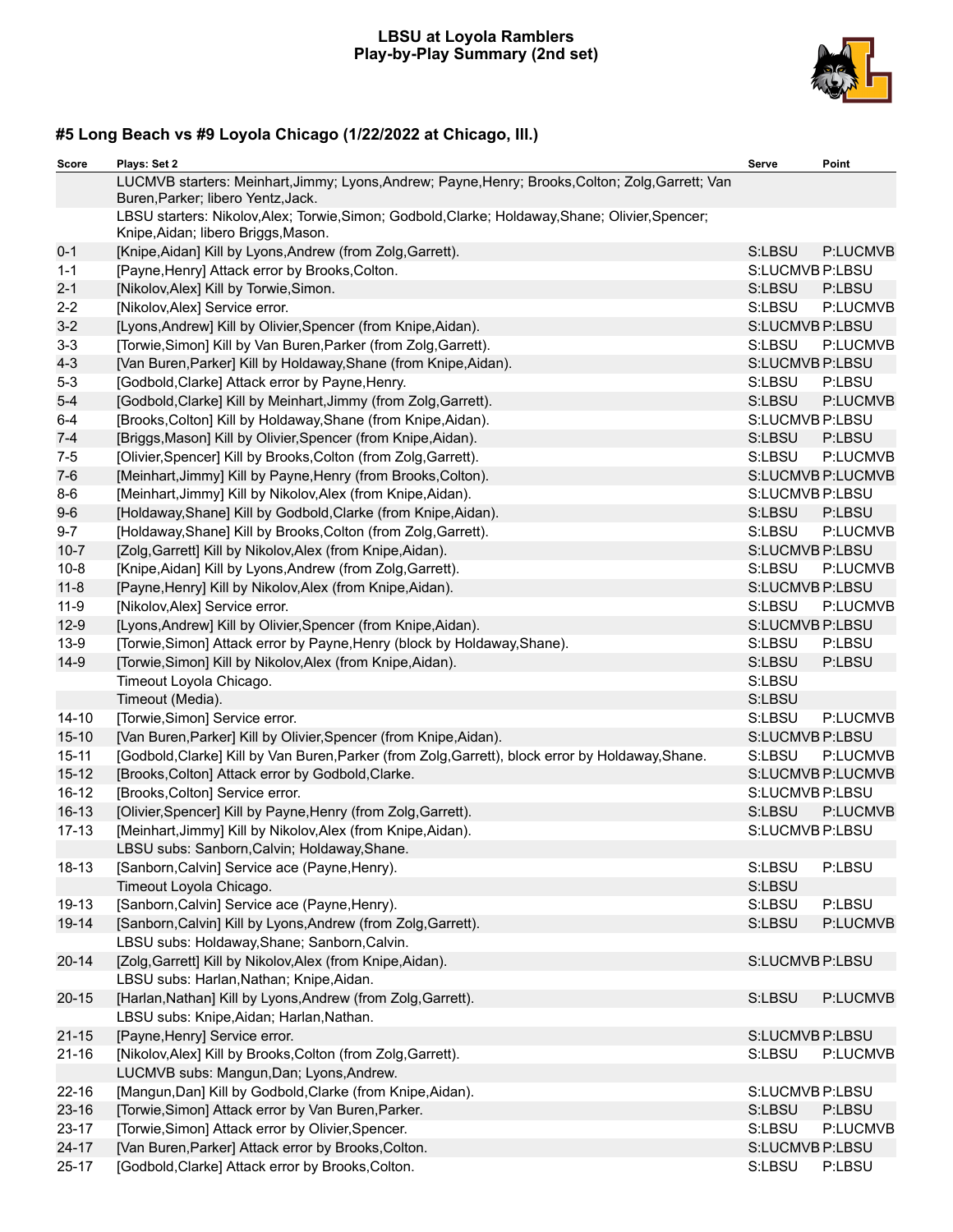## **LBSU at Loyola Ramblers Play-by-Play Summary (3rd set)**



# **#5 Long Beach vs #9 Loyola Chicago (1/22/2022 at Chicago, Ill.)**

| Score     | Plays: Set 3                                                                                                                                                   | Serve           | Point             |
|-----------|----------------------------------------------------------------------------------------------------------------------------------------------------------------|-----------------|-------------------|
|           | LUCMVB starters: Mangun,Dan; Payne,Henry; Meinhart,Jimmy; Brooks,Colton; Lyons,Andrew; Van<br>Buren, Parker; libero Oakley, Matt.                              |                 |                   |
|           | LBSU starters: Olivier, Spencer; Knipe, Aidan; Holdaway, Shane; Nikolov, Alex; Torwie, Simon;<br>Godbold, Clarke; libero Briggs, Mason.                        |                 |                   |
| $0 - 1$   | [Mangun, Dan] Kill by Van Buren, Parker (from Payne, Henry).                                                                                                   |                 | S:LUCMVB P:LUCMVB |
| $1 - 1$   | [Mangun, Dan] Kill by Godbold, Clarke (from Knipe, Aidan).                                                                                                     | S:LUCMVB P:LBSU |                   |
| $1 - 2$   | [Nikolov, Alex] Service error.                                                                                                                                 | S:LBSU          | P:LUCMVB          |
| $2 - 2$   | [Payne, Henry] Kill by Godbold, Clarke (from Olivier, Spencer).                                                                                                | S:LUCMVB P:LBSU |                   |
| $3-2$     | [Torwie, Simon] Attack error by Van Buren, Parker (block by Holdaway, Shane; Olivier, Spencer).                                                                | S:LBSU          | P:LBSU            |
| $4 - 2$   | [Torwie, Simon] Attack error by Lyons, Andrew (block by Holdaway, Shane; Godbold, Clarke).                                                                     | S:LBSU          | P:LBSU            |
| $4 - 3$   | [Torwie, Simon] Attack error by Nikolov, Alex.                                                                                                                 | S:LBSU          | P:LUCMVB          |
| $5 - 3$   | [Lyons, Andrew] Kill by Godbold, Clarke (from Knipe, Aidan), block error by Brooks, Colton.                                                                    | S:LUCMVB P:LBSU |                   |
| $5-4$     | [Godbold, Clarke] Kill by Meinhart, Jimmy (from Mangun, Dan).                                                                                                  | S:LBSU          | P:LUCMVB          |
| $6 - 4$   | [Van Buren, Parker] Kill by Holdaway, Shane (from Knipe, Aidan).                                                                                               | S:LUCMVB P:LBSU |                   |
| $6-5$     | [Olivier, Spencer] Kill by Payne, Henry (from Mangun, Dan).                                                                                                    | S:LBSU          | P:LUCMVB          |
| $6-6$     | [Brooks, Colton] Service ace (Olivier, Spencer).                                                                                                               |                 | S:LUCMVB P:LUCMVB |
| $7-6$     | [Brooks, Colton] Kill by Godbold, Clarke (from Knipe, Aidan).                                                                                                  | S:LUCMVB P:LBSU |                   |
| $8-6$     | [Holdaway, Shane] Kill by Nikolov, Alex (from Knipe, Aidan).                                                                                                   | S:LBSU          | P:LBSU            |
| $9-6$     | [Holdaway, Shane] Service ace (Yentz, Jack).                                                                                                                   | S:LBSU          | P:LBSU            |
| $10-6$    | [Holdaway, Shane] Kill by Olivier, Spencer (from Knipe, Aidan).                                                                                                | S:LBSU          | P:LBSU            |
|           | Timeout Loyola Chicago.                                                                                                                                        | S:LBSU          |                   |
|           | Timeout (Media).                                                                                                                                               | S:LBSU          |                   |
| $10 - 7$  | [Holdaway, Shane] Service error.                                                                                                                               | S:LBSU          | P:LUCMVB          |
| $10 - 8$  | [Meinhart, Jimmy] Kill by Van Buren, Parker (from Mangun, Dan).                                                                                                |                 | S:LUCMVB P:LUCMVB |
| $11 - 8$  | [Meinhart, Jimmy] Kill by Torwie, Simon (from Knipe, Aidan).                                                                                                   | S:LUCMVB P:LBSU |                   |
| $11-9$    | [Knipe, Aidan] Kill by Payne, Henry (from Mangun, Dan).                                                                                                        | S:LBSU          | P:LUCMVB          |
| $12-9$    | [Mangun, Dan] Attack error by Payne, Henry.                                                                                                                    | S:LUCMVB P:LBSU |                   |
| $12 - 10$ | [Nikolov, Alex] Kill by Van Buren, Parker (from Mangun, Dan).                                                                                                  | S:LBSU          | P:LUCMVB          |
| $13 - 10$ | [Payne, Henry] Service error.                                                                                                                                  | S:LUCMVB P:LBSU |                   |
| $13 - 11$ | [Torwie, Simon] Attack error by Godbold, Clarke.                                                                                                               | S:LBSU          | P:LUCMVB          |
|           | LUCMVB subs: Montplaisir, Ben; Meinhart, Jimmy.                                                                                                                |                 |                   |
| $14 - 11$ | [Lyons, Andrew] Service error.                                                                                                                                 | S:LUCMVB P:LBSU |                   |
| $15 - 11$ | [Godbold, Clarke] Attack error by Mangun, Dan.                                                                                                                 | S:LBSU          | P:LBSU            |
|           | Yellow card shown to Loyola HC                                                                                                                                 | S:LBSU          |                   |
| $15 - 12$ | [Godbold, Clarke] Kill by Brooks, Colton (from Mangun, Dan).                                                                                                   | S:LBSU          | P:LUCMVB          |
| $15 - 13$ | [Van Buren, Parker] Kill by Mangun, Dan (from Payne, Henry).                                                                                                   |                 | S:LUCMVB P:LUCMVB |
| $16 - 13$ | [Van Buren, Parker] Kill by Nikolov, Alex (from Knipe, Aidan).                                                                                                 | S:LUCMVB P:LBSU |                   |
| $16 - 14$ | [Olivier, Spencer] Kill by Montplaisir, Ben (from Mangun, Dan).                                                                                                | S:LBSU          | P:LUCMVB          |
| $17 - 14$ | [Brooks, Colton] Service error.                                                                                                                                | S:LUCMVB P:LBSU |                   |
|           | LBSU subs: Sanborn, Calvin; Holdaway, Shane.                                                                                                                   |                 |                   |
| $17 - 15$ | [Sanborn, Calvin] Attack error by Nikolov, Alex (block by Mangun, Dan; Montplaisir, Ben; Payne, Henry). S:LBSU<br>LBSU subs: Holdaway, Shane; Sanborn, Calvin. |                 | P:LUCMVB          |
| $18 - 15$ | [Montplaisir, Ben] Kill by Godbold, Clarke (from Knipe, Aidan), block error by Payne, Henry.                                                                   | S:LUCMVB P:LBSU |                   |
| 18-16     | [Knipe, Aidan] Kill by Lyons, Andrew (from Mangun, Dan).                                                                                                       | S:LBSU          | P:LUCMVB          |
| 19-16     | [Mangun, Dan] Kill by Olivier, Spencer (from Knipe, Aidan).                                                                                                    | S:LUCMVB P:LBSU |                   |
| 19-17     | [Nikolov, Alex] Service error.                                                                                                                                 | S:LBSU          | P:LUCMVB          |
| $20 - 17$ | [Payne, Henry] Service error.                                                                                                                                  | S:LUCMVB P:LBSU |                   |
| $21 - 17$ | [Torwie, Simon] Attack error by Van Buren, Parker.                                                                                                             | S:LBSU          | P:LBSU            |
|           | Timeout Loyola Chicago.                                                                                                                                        | S:LBSU          |                   |
| $22 - 17$ | [Torwie, Simon] Attack error by Brooks, Colton (block by Godbold, Clarke; Holdaway, Shane).                                                                    | S:LBSU          | P:LBSU            |
| $23 - 17$ | [Torwie, Simon] Service ace (Brooks, Colton).                                                                                                                  | S:LBSU          | P:LBSU            |
| $23 - 18$ | [Torwie,Simon] Kill by Van Buren, Parker.                                                                                                                      | S:LBSU          | P:LUCMVB          |
| 23-19     | [Lyons, Andrew] Service ace (Olivier, Spencer).                                                                                                                |                 | S:LUCMVB P:LUCMVB |
| 23-20     | [Lyons, Andrew] Attack error by Nikolov, Alex.                                                                                                                 |                 | S:LUCMVB P:LUCMVB |
| 24-20     | [Lyons, Andrew] Kill by Olivier, Spencer (from Knipe, Aidan).                                                                                                  | S:LUCMVB P:LBSU |                   |